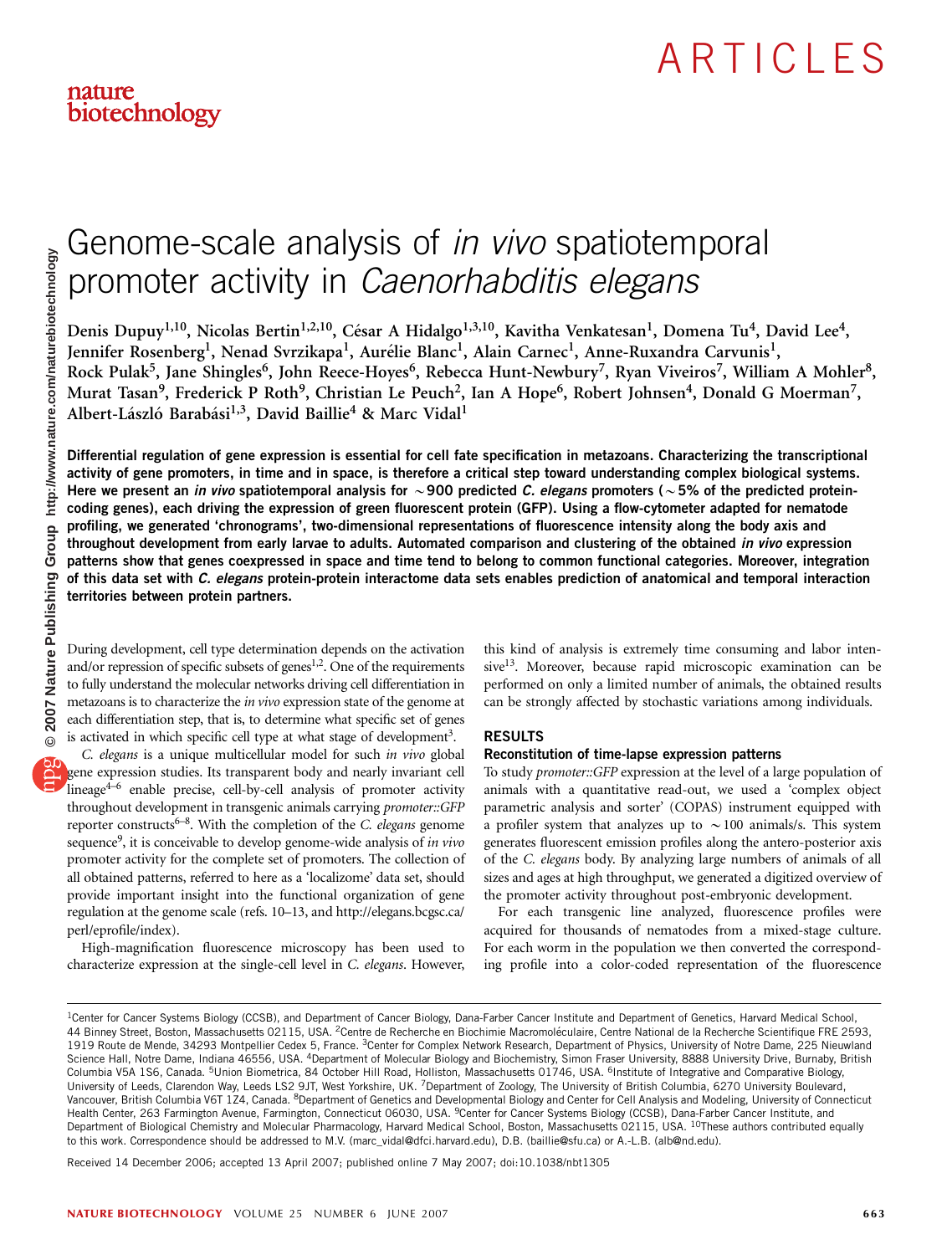

Figure 1 Generating post-embryonic developmental chronograms. (a) For each worm, the longitudinal GFP intensity profile is converted into a bar where the length corresponds to the animal's size and the color codes for the fluorescence intensity. (b) Profiles are sorted by size and oriented to match their neighbors. (c) The complete collection of oriented expression profiles reflects the size distribution of a given population. Represented here are the profiles gathered for the strains BC15648 and BC12648, expressing GFP under the control of F25B5.1 and pt/-1 promoters, respectively. The expansions on the right display the profiles of larger animals. (d) Averaging profiles of identical size produce chronograms with a standardized shape. Approximate larval stages and adult transitions are indicated on the  $y$ -axis. The color code represents the absolute GFP intensity measured (increasing values as black-greenyellow-white).

intensity (Fig. 1a). After orienting these profiles (Fig. 1b), we assembled them so that the short rows at the top represent L1 larvae, whereas the bottom rows correspond to fully-grown adults (Fig. 1c). As the distribution of worm sizes varies dramatically between analyzed populations (Fig. 1c), we generated images in which each row represents the average of all worms of a given size (Fig. 1d). If no animal of a given size was found, the corresponding row was skipped. As these normalized images provide an overview of GFP expression in time throughout post-embryonic development (the length of the worm being a proxy for its age), we refer to them as 'chronograms'.

Several examples of chronograms corresponding to well-characterized GFP-expressing strains are shown in Figure 2. Tissue-specific signatures corresponding to major organs are clearly identifiable on the chronograms, even when expression is restricted to a small number of cells, such as olfactory neurons (Fig. 2b). An advantage of the chronogram is that it provides information on the temporal expression of the reporter. For example, the onset of egl-15 expression during the L4 stage is clearly visible in Figure 2f.

We acquired chronograms for 1,992 GFP strains which, after accounting for redundancy in transgene content, report the activity of the proximal promoter of 1,610 unique predicted gene loci (Supplementary Fig. 1 online) $13,14$ . We further analyzed 876 chronograms for which the average signal was above background (see ''Chronogram signal level classification'' in Supplementary Methods online). Several factors explain the absence of significant

signal in the other 734 chronograms. Most of the strains (79.2%) analyzed carry extrachromosomal arrays of the promoter::GFP construct, which may have a transmission rate too low to enable population-scale analysis of expression $15$ . Moreover, the presence of extrachromosomal arrays may sometimes cause a deleterious phenotype because, for example, of transcription factor titration effects<sup>16</sup> and may thus be counter-selected. Alternatively, some of the promoters may drive expression at levels below the detection threshold of the instrument under the conditions used here.

#### Extraction of tissue-specific signatures

We developed an averaging method to extract the characteristic features of sets of chronograms, corresponding either to strains that share individual anatomic annotations defined by microscopic observation<sup>13</sup>, or to genes that belong to expression clusters derived from microarray experiments<sup>17</sup>. To prevent chronograms with strong expression from dominating weaker ones, we divided each image by its mean intensity. The average

chronogram of all 315 strains annotated as expressed in the pharynx (Fig. 3a) displayed a distinctive anterior expression pattern, with a clearly visible separation between the two pharyngeal bulbs, a feature already seen in the myo-2::GFP chronogram (Fig. 2e), representing the expression of a promoter specific to pharyngeal muscle cells. Furthermore, a late-onset mid-body signal can be seen, corresponding to GFP expression in embryos in utero, which is consistent with the timing of pharynx development. The average image corresponding to the 150 strains that scored positive for expression in the nerve ring (Fig. 3b) shows a pattern clearly distinct from the pharyngeal one (Fig. 3a), with a narrower signal starting at the level of the isthmus of the pharynx. This average nerve ring pattern replicates the signature observed in the chronograms of unc-119::GFP (Fig. 2a) and lim-4::GFP (Fig. 2b), both representing expression in the nerve ring.



Figure 2 Visualization of tissue-specific expression. (a-h) Strains known to express GFP in all neurons (unc-119, strain IM324 (ref. 36)) (a), olfactory neurons (lim-4, strain OH96 (ref. 37)) (b), intestine (elt-2, strain MR142 (ref. 38)) (c), body wall and vulval muscles (myo-3, strain PD4251 (ref. 39)) (d), pharynx (myo-2, strain PD4790) (e), vulval muscles (egl-15, strain NH2447 (ref. 40)) (f), gonad sheath cells (lim-7, strain OH172 (ref. 41)) (g) and coelomocytes (unc-122, strain OH910 (ref. 42)) (h). For each strain a chronogram is shown in relation to a diagram of the anatomy of a worm.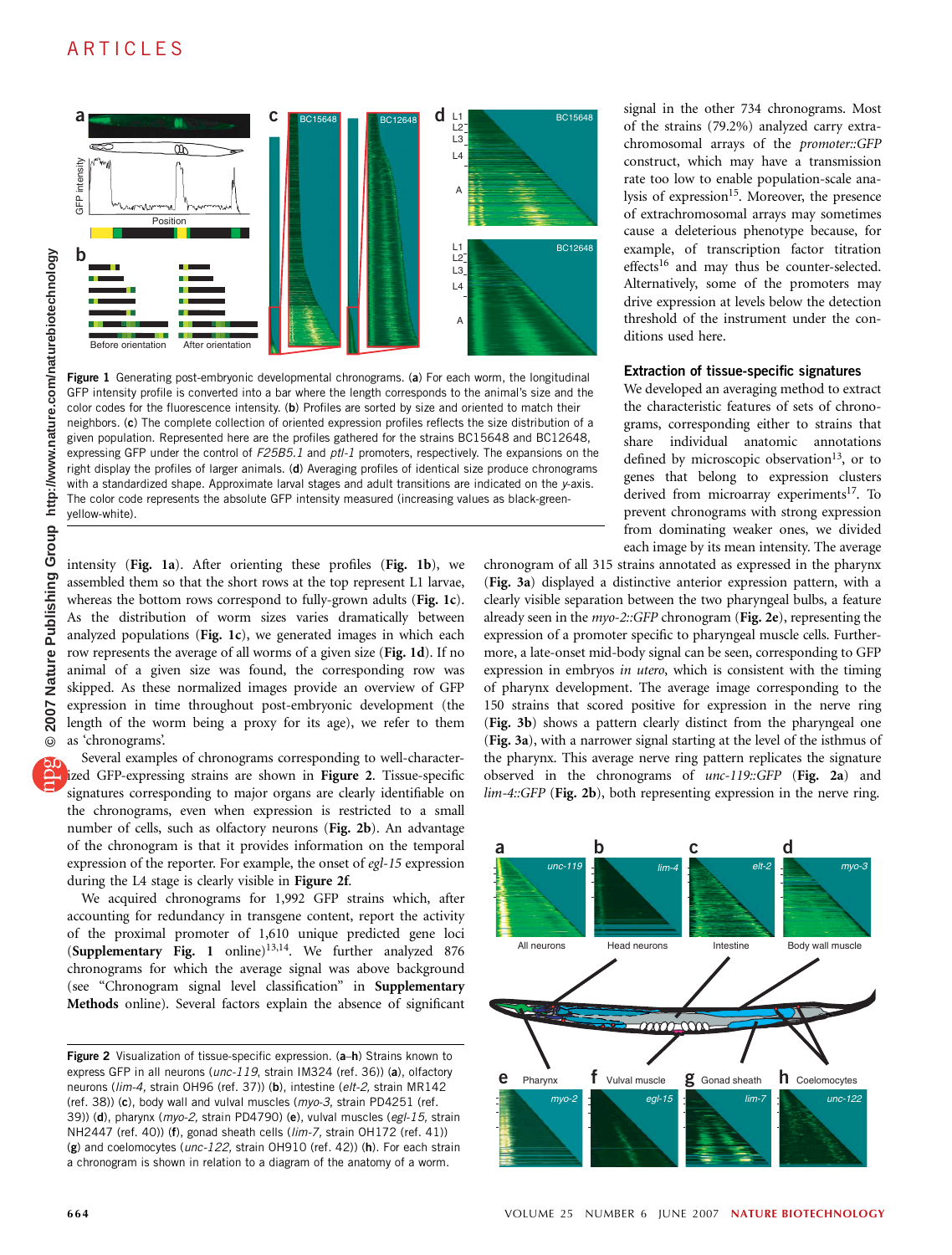

A caveat of this averaging method is that obtaining a robust tissuespecific signature depends on the availability of large numbers of images, because expression is more frequently observed in multiple tissues than in a single one. For example, only 44 strains were annotated with expression in the gonad sheath cells. Because most



of them also expressed GFP in a variety of other tissues, the extracted signal (Fig. 3c) was not strictly restricted to the tissue-specific signature observed in the *lim-7*::GFP chronogram (Fig. 2g).

We also used this averaging approach to extract common features of chronograms corresponding to genes belonging to expression clusters generated based on a compendium of over 500 microarray experiments<sup>17</sup>. The average images associated with certain clusters ('topomap mountains') showed expression patterns that fit with their associated annotations, such as for neurons (mount 6, Fig. 3d), germ line (mount 7, Fig. 3e) and intestine (mount 8, Fig. 3f). However, most topomap mountains, even when sufficiently represented in our data set, did not display any characteristic pattern, suggesting that microarray clusters may not generally constitute a



Figure 4 In vivo expression pattern clustering. (a) Pairs of highly correlated chronograms were selected from the PCC matrix. For each strain, the chronogram and a whole animal fluorescence micrograph are presented. (b) Correlation between chronograms PCC and GO terms. (c) Clustered matrix of 876 chronograms based on spatial and temporal correlation of expression. Average images of chronograms grouped in some of the neighbor joining tree branches (A–D) are presented as well as their enrichment in specific GO terms, microarray expression cluster<sup>17,23</sup> and/or anatomical annotation. (d) Overview of subtrees enrichments in four functional annotation types. Distinct colors indicate distinct categories of enriched terms in each class (Supplementary Fig. 3 presents an enlarged version of this figure and the list of enriched subtrees is available in Supplementary Table 1).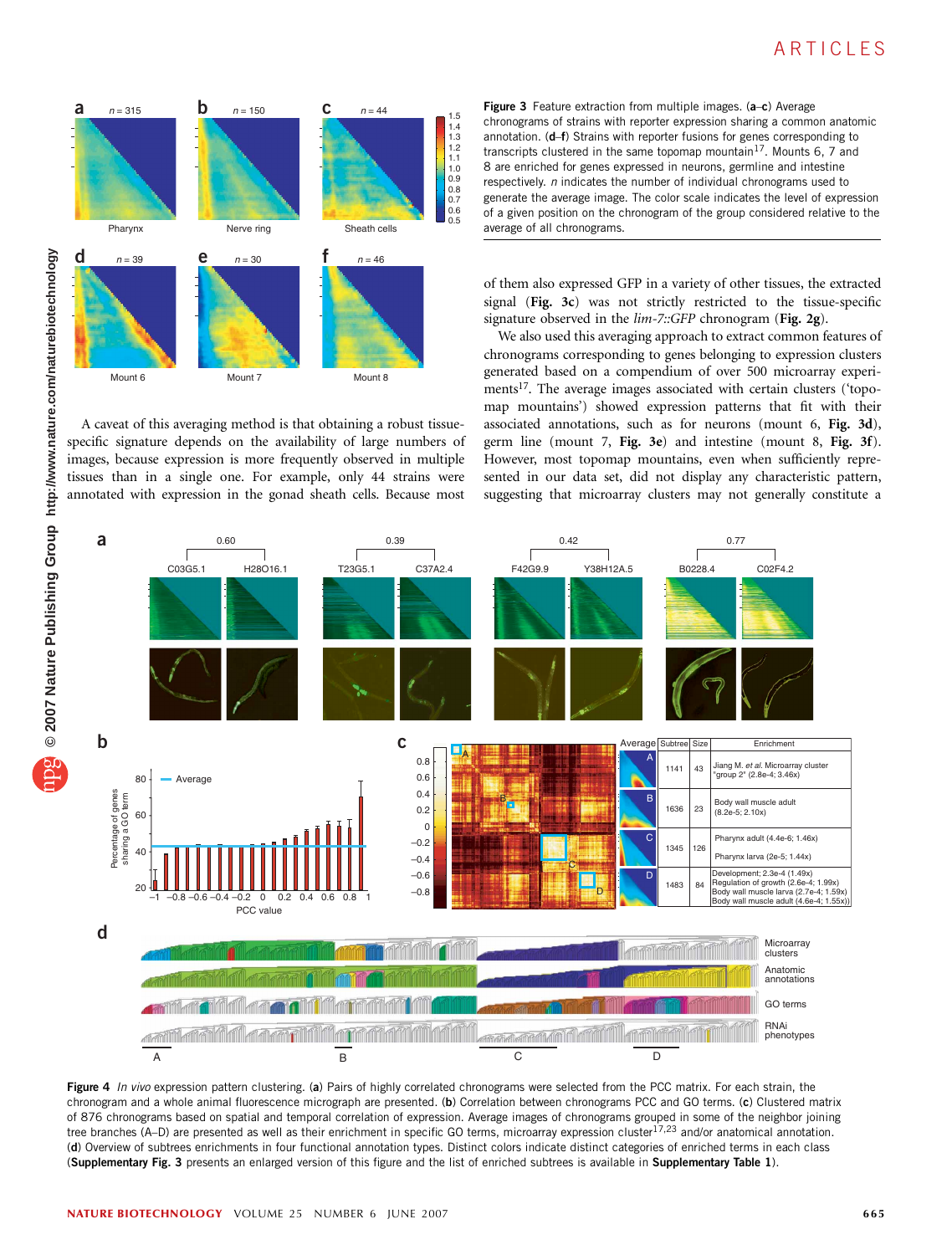### ARTICLES



Figure 5 Localization of protein-protein interactions. (a) SUP-12 and EXC-7 each physically interact with MEC-8 (ref. 18) in high-throughput yeast two-hybrid. Although all three proteins are implicated in mRNA splicing, their expression patterns are distinct. Overlapping the chronograms of genes encoding interacting proteins can provide insights into where and when the proteins may interact. (b) C37E2.1 and F43G9.1 encoding the gamma and alpha subunits of the isocitrate dehydrogenase, respectively, are direct interactors in the WI5 protein-protein interaction map<sup>18</sup> and their chronograms show a high-level of correlation (PCC  $= 0.53$ ).

good predictor for coexpression in the same tissue. For example, genes grouped in categories such as 'development', 'heat shock', 'aging' or 'Dauer' could accomplish their function in these processes in a wide range of distinct tissues and therefore not be colocalized despite their apparent coexpression.

#### Chronogram clustering

The digital nature of the chronograms allows quantification of the similarity between them. We calculated Pearson's correlation coefficient (PCC) between all pairs among the 876 chronograms with detectable signal. For a randomly sampled set of pairs within the top 95th percentile of the PCC distribution, we verified that a high PCC value between the chronograms correlated with a strong visual resemblance between the fluorescent micrographs of the corresponding animals (Fig. 4a and Supplementary Fig. 2 online). We also examined whether chronogram similarity correlates with common Gene Ontology (GO) annotations, as has previously been observed between pairs of physically interacting proteins<sup>18</sup>, coregulated transcripts $17$  (from microarray expression profiling) and genes that share RNAi phenotypes<sup>18–21</sup>. Indeed, two genes whose corresponding chronograms were highly correlated tended to share GO annotations more often than expected by chance ( $P = 2e^{-44}$ , Fisher exact test; Fig. 4b), further demonstrating the power of chronogram comparisons.

We used average-linkage hierarchical clustering<sup>22</sup> to group genes based on the spatiotemporal activity of their promoter throughout post-embryonic development (Fig. 4c). As examples, we show four clusters, each corresponding to different branches of the hierarchical tree. For each cluster, we show an average chronogram image and list biological attributes enriched among genes within the cluster. Cluster A displayed significant ( $P = 2.8e^{-4}$ ) enrichment in genes overexpressed in hermaphrodites relative to males and in adults relative to the other

stages of development<sup>23</sup>. The average expression pattern observed for cluster A was consistent with these enrichments, with a signal located in the mature uterus and/or developing embryos. Noticeably, cluster A also contained two subtrees that were enriched for the GO terms 'DNA metabolism' and 'mitotic cell cycle' (Fig. 4d and Supplementary Fig. 3 online). This is consistent with expression during early embryogenesis, a developmental stage during which most cell divisions occur. Cluster B was significantly ( $P = 8.2e^{-5}$ ) enriched for genes expressed in adult body wall muscle, consistent with the average image obtained for this cluster, which showed expression appearing in the bigger adult animals. Cluster C enrichment in genes expressed in the pharynx of both larvae and adult animals was reflected by the corresponding average image, which was highly similar to the average chronogram of all strains annotated as expressed in the pharynx (Fig. 3a). Finally, cluster D was enriched in genes associated with the regulation of growth rate. It was also enriched in genes expressed in the body wall muscle, like cluster B, which explain the resemblance of their average image. Interestingly, features shared by groups of genes that are distant in the neighbor-joining tree were visible as bright, offdiagonal regions in the matrix (Fig. 4c).

Noticeably, the number of subtrees presenting significant (P *o* 0.001) enrichment for a given RNAi phenotype was much lower than for the other functional categories explored (Fig. 4d, Supplementary Table 1 online). This is probably because only 10-12% of C. eleganspredicted genes are associated with any RNAi phenotype<sup>18-21,24-26</sup>, whereas most are associated with GO terms and/or microarray expression data.

#### Localizome and interactome

High-throughput interaction mapping techniques, such as yeast twohybrid, identify physical protein-protein interactions that may occur in vivo, but can not determine in what cells or tissues the two proteins in question are coexpressed for the interaction to happen. Comparison of microarray profiles can indicate coregulation between genes but, as most microarray data are derived from whole-animal RNA extraction, it remains possible that their expression occurs in distinct tissues. In contrast, chronograms can be used to define putative common expression territories of interacting proteins by observing the overlap between their expression patterns. MEC-8 was shown to be able to interact with SUP-12 and EXC-7 by high-throughput yeast twohybrid<sup>18</sup>, and all three proteins share the GO annotation 'RNAbinding protein', suggesting that they could function together within a single macromolecular complex. However, the three reporter strains for these genes displayed dissimilar expression patterns with chronograms that overlapped only partially (Fig. 5a), suggesting that these proteins function independently of each other in vivo, or might interact to function together in only a few cells. This interpretation is consistent with previous studies that indicate independent functions for these proteins. All three proteins have been shown to be involved in regulating tissue-specific alternate splicing, but act in different cells on distinct targets: MEC-8 in the maturation of unc-52 mRNA in the hypodermis and unknown additional transcripts in neurons<sup>27,28</sup>; SUP-12 on unc-60 mRNA in muscle cells; and EXC-7 on sma-1 mRNA in the excretory cells and neurons, respectively<sup>29–31</sup>. On the other hand, strong spatiotemporal expression correlation associated with a protein-protein interaction may indicate a strong functional correlation. For 48 protein pairs from the worm interactome WI5 (ref. 18), the corresponding promoter pairs were assayed in this localizome data set. One of these chronogram pairs (C37E2.1-F43G9.1) scored in the top 95<sup>th</sup> percentile of the PCC distribution, indicating highly overlapping expression patterns (Fig. 5b). Based on the data from these two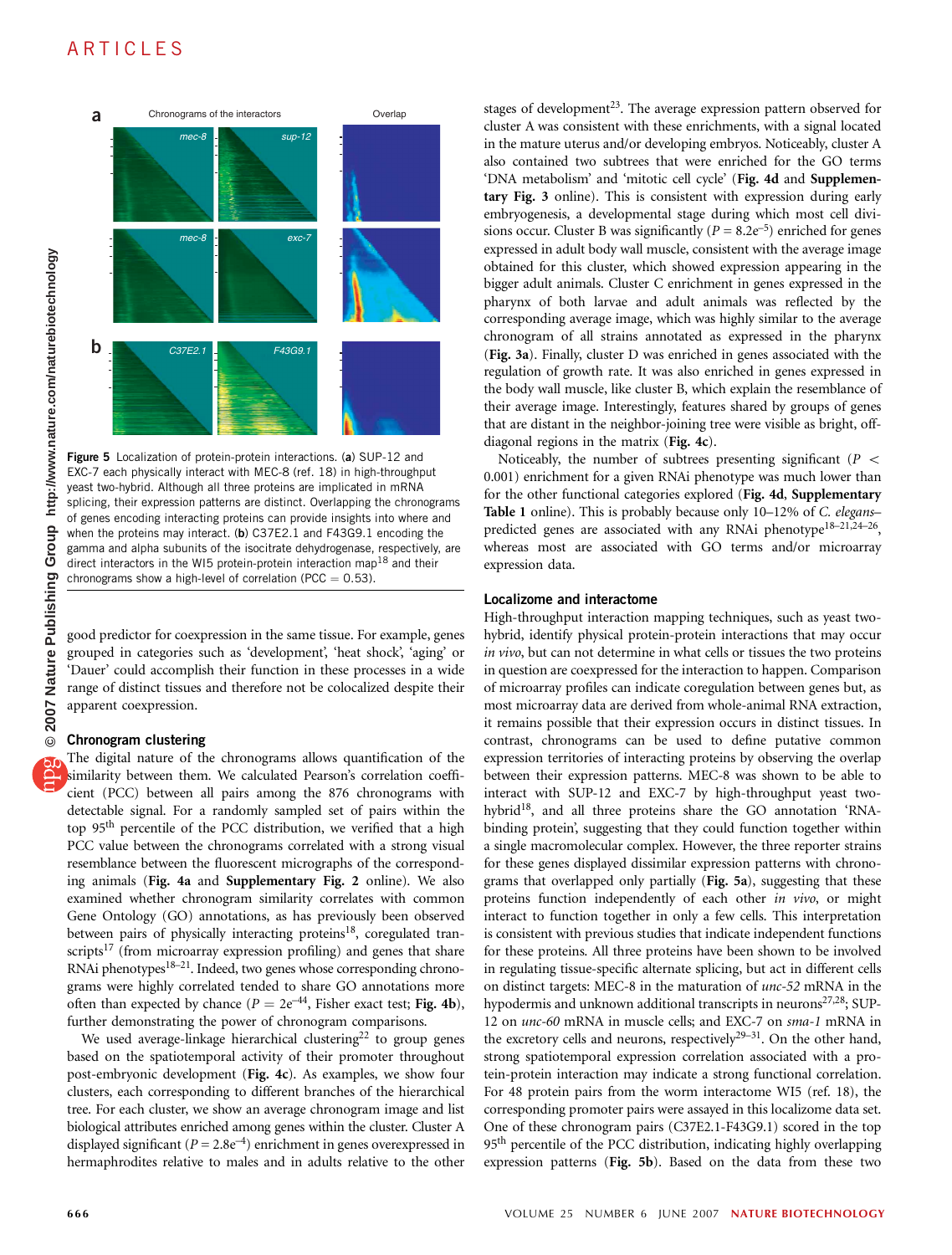unbiased data sets, one could hypothesize a functional association of the two corresponding proteins. Indeed, C37E2.1 and F43G9.1 appear to encode the gamma and alpha subunits of the isocitrate dehydrogenase, respectively.

As the coverage of both worm localizome and interactome maps improve, integration of the two maps will provide more insight into the specific organization of tissue-specific macromolecular networks. For example, we could distinguish two classes of interaction relationships: 'committed' (where the two partners form an obligatory heterodimer and both interactors are always expressed together) and 'uncommitted' (where the interaction is not necessary for the individual proteins to function and both partners may have different expression patterns), a distinction analogous to that proposed between party and date hubs in the yeast interactome<sup>32</sup>.

#### **DISCUSSION**

The C. elegans adult is composed of 959 somatic cells, each identifiable by high-resolution microscopy. However, analyzing individual gene expression patterns at single-cell resolution is currently too cumbersome to be accomplished for all 19,000 genes in C. elegans. The highthroughput classification of expression patterns we devised can be viewed as a first step toward more refined annotations and as a complement to traditional microscopic analyses. For example, several clear patterns visible in the chronograms led us to reexamine the corresponding strains and to annotate tissue-specific expression that had been missed in the initial assessment (Supplementary Fig. 4 online). Chronograms capture the time-lapse expression pattern for post-embryonic development and are quantitative digital data that can be analyzed using mathematical tools similar to those used for microarray data analysis. This approach combines the throughput necessary for genome-wide promoter activity analysis in transgenic worm strains, with a data format suitable for large-scale analyses and for comparisons with other genomewide data sets.

Chronograms simultaneously provide coarse-grained spatial resolution along the anterior-posterior axis of the animal (length) and high temporal resolution throughout post-embryonic development (time). A limitation of our approach is the lack of the other two spatial dimensions (width and height), which precludes distinguishing between tissues located in the same cross-section (for example, vulval muscles and vulval neurons). We anticipate, however, that future optical developments of the COPAS profiler, or other systems, may provide enhancements in this regard.

Chronograms can be used to identify potential spatiotemporal territories where functional interactions between gene products are most likely to happen. Generating expression annotations for all protein interactions will add spatiotemporal information to the worm interactome network<sup>18</sup>. Localizome mapping will thus help characterize the dynamic aspects of the functional interactions between gene products in C. elegans.

#### **METHODS**

Worm profiling. For each analyzed strain, 20–30 transgenic animals were placed on 10-cm NGM agar plates seeded with Escherichia coli strain OP50 and left to proliferate at 20 °C. Upon exhaustion of the bacterial lawn, the mixed-stage population was washed out and analyzed using a COPAS profiler (Union Biometrica) Individual profiles were acquired until all animal sizes were represented.

Chronogram generation. As the animals pass through the profiler either tail or head first, we oriented all profiles relative to one another by using an

automated method based on the best fit with their neighbors as determined by Pearson's correlation coefficient (PCC).

Clustering. Before calculating the correlation between chronograms we reduced their complexity by applying a linear filter to smooth out the signal and eliminate high-frequency noise. Image compression and PCC calculation were performed in Matlab. Images displaying no detectable variation from background were excluded from the clustering analysis (details in Supplementary Methods section ''Hierarchical clustering of the chronograms''). The neighbor-joining tree was calculated using average-linkage hierarchical clustering22. Tree illustrations were performed with the tree editor TreeDyn (http://www.treedyn.org/)33.

Cluster enrichments. The significance of enrichment for gene attributes within a list of genes induced by each given subtree was calculated using the cumulative hypergeometric distribution<sup>34</sup>. False discovery rates were associated with each observed nominal P-value according to an empirical null distribution of nominal P-values calculated similarly from 100 random permutations of all genes within the same tree structure (full details in Supplementary Methods in the section "Extraction of functionally enriched subtrees").

Strains origin. Most transgenic lines analyzed here were generated either by a modification of the microinjection method described by Mello et al. (1991) where 5<sup>*'*</sup> regulatory DNA::GFP constructs and  $dpy-5(+)$  plasmid (pCeh-361) and selection for rescue of the Dpy-5 mutant phenotype<sup>35</sup>, or by microprojectile bombardment $14$ . A small fraction was provided by the Caenorhabditis Genetics Center. Individual strain origins are available for each expression patterns on the localizome webpage (see below) and at Wormbase (http:// www.wormbase.org/).

Data availability. Data collected in the course of this project are available on Wormbase for batch download of both raw data and processed chronograms. We also created a searchable Localizome database that is freely accessible through the Internet and that provides the user with the anatomic annotation defined by microscopic observation and the associated chronogram. For any query gene, the web interface also displays the best chronogram matches, providing a convenient way to identify genes with similar expression patterns (http://vidal.dfci.harvard.edu/localizome/).

Note: Supplementary information is available on the Nature Biotechnology website.

#### ACKNOWLEDGMENTS

This work was funded by the National Cancer Institute (NCI 4 R33 CA097516- 02)(M.V.), Genome British Columbia, the Canadian Institute of Health Research and Genome Canada (D.B. and D.G.M.), the NetWork Bench National Science Foundation (IIS-0513650), the Muscular Dystrophy Association, the National Institutes of Health (NIH) (1 P20 CA11300-01, A.L.B. and HD43156, W.A.M.) and the Helen Kellogg Institute for International Studies (C.A.H.R.). F.P.R. was supported in part by NIH grant HG003224. M.T. was supported by NIH NRSA Fellowship HG004098. Some nematode strains used in this work were provided by the Caenorhabditis Genetics Center, which is funded by the NIH National Center for Research Resources. Thanks to Tracey Clingingsmith and Abigail Bird for their indispensable assistance and to Michael Cusick and Mike Boxem for careful proofreading of the manuscript.

#### AUTHOR CONTRIBUTIONS

Transgenic animals were generated by ballistic transformation by J.S. and J.R.-H. under the supervision of I.A.H., and by microinjection by D.T. and D.L. under the supervision of R.J. and D.B., anatomic annotations of the strains were performed by R.H.-N. and R.V. under the supervision of D.G.M. The chronogram concept was conceived by W.A.M. and implemented by D.D., N.B. and C.A.H. D.D. generated the Gateway promoter::GFP constructs with the help of J.R., and performed the profiling experiments with the technical support of R.P. Computational analyses were performed by N.B., C.A.H., K.V., A.-R.C., A.C. and M.T. under the supervision of D.D., F.P.R., C.L., A.-L.B. and M.V. Lab support was provided by J.R., N.S. and A.B. The manuscript was written by D.D., N.B., C.A.H., A.-L.B. and M.V. The project was conceived and codirected by D.B. and M.V.

#### COMPETING INTERESTS STATEMENT

The authors declare no competing financial interests.